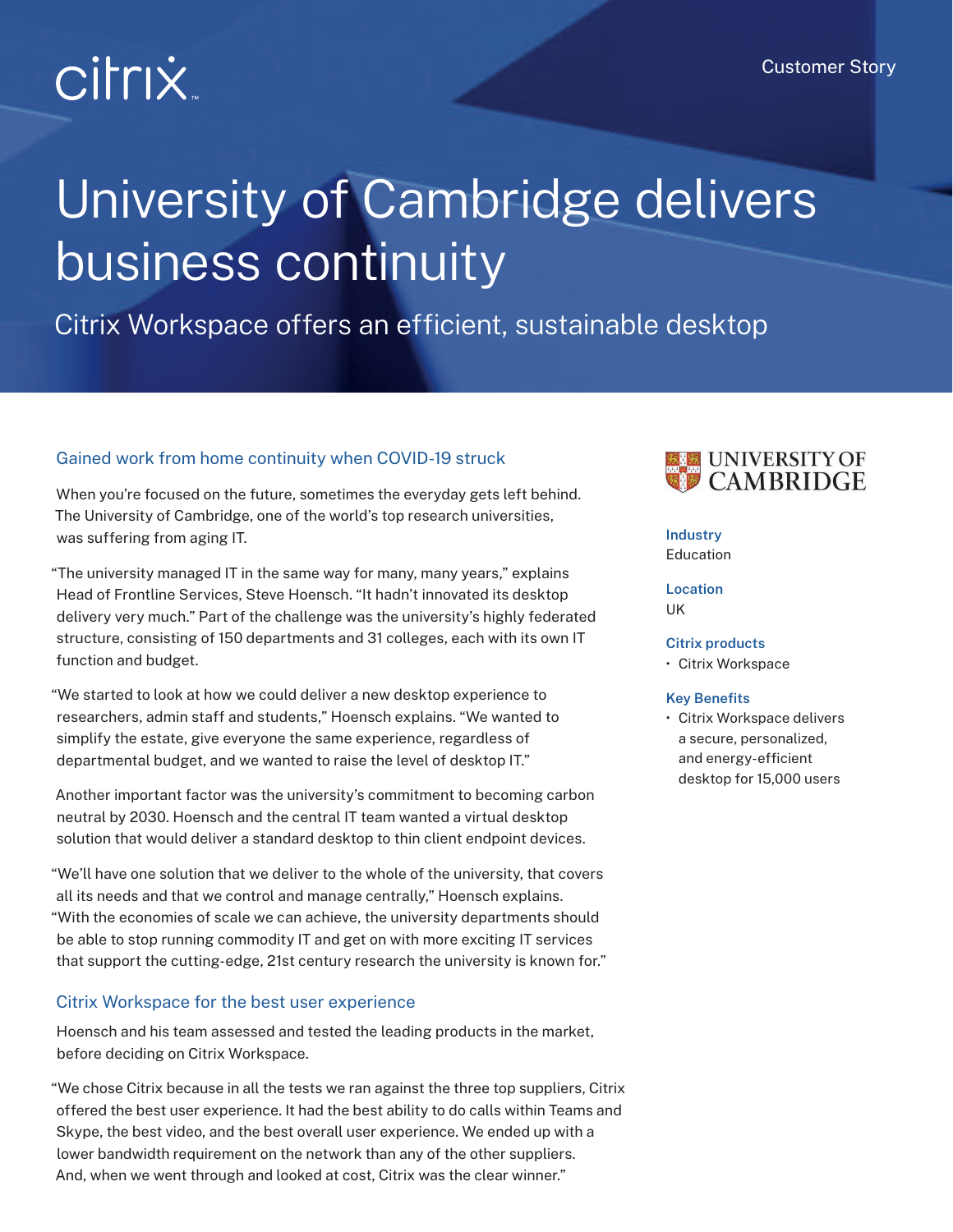The university team chose Citrix Workspace because: "We wanted to give people a more personalized experience, more like they would be used to with social platforms like Facebook, with newsfeeds and so on," Hoensch explains. "The micro-application delivery was key because it streamlines everyday tasks which can be cumbersome and distracting in a traditional workflow.

"The Citrix Files links at the bottom of the screen are another reason," he continues. "They show the documents you've been working on recently, so that when you go home, you can click on that and, instead of firing up the full desktop, you just load the application you need. That's faster and simpler for the user and it requires less power on the back-end."

There was a local connection as well.

"Citrix was the only company that could support the Raspberry Pi, and there was a nice sense of unity in that," says Hoensch. Both the Raspberry Pi and the underlying technology for Citrix Workspace (Xen) were invented in Cambridge. "The Citrix element was designed right next door to where I currently work, so there was almost a 'holy grail' feeling in bringing Citrix and the Raspberry Pi together to deliver an endpoint that would give people an excellent desktop experience for under £100."

The team chose to work with Citrix Consulting Services for the design and delivery.

"We thought, if we're delivering this service as a gold platform for the university, we need it to be done right, and we should work with the experts. Citrix Consulting has been with us since the beginning of our journey and it's been vital to its delivery. We've delivered on time, with no issues."

## Supporting a carbon neutral future with a greener desktop

Citrix Workspace contributes to Cambridge's green goals in two ways: it reduces the energy required to run desktop IT and it reduces the time and energy people spend travelling to the university unnecessarily.

"The size of the energy saving was quite surprising," Hoensch says. "Moving people from a 450W desktop PC that's powered 24/7 to a Raspberry Pi that's running between 5W and 15W brings a substantial saving. We have over 15,000 desktops on site and that's not including the students' own laptops. We spend a huge amount on power.

"Cambridge is an expensive place to live," he continues, "so a lot of staff travel in from other places including London, Ely and other towns outside the Fens. We were looking at the environmental cost of people needing to drive here just to access their files, do their work, then drive home again, getting stuck in the regular rush hour traffic. Enabling people to work securely and easily from home is another big factor in reducing our carbon footprint."

### Business continuity, delivered at short notice

The opportunity to rollout remote working came sooner than expected. Hoensch and his team were waiting for their chosen NetApp HCI server hardware to be imported when the coronavirus lockdown was imposed.

**"We chose Citrix because it offered the best user experience. It had the best ability to do calls within Teams and Skype, the best video, and the best overall user experience. We ended up with a lower bandwidth requirement on the network than any of the other suppliers. And, when we went through and looked at cost, Citrix was the clear winner."**

**Steve Hoensch Head of Frontline Services University of Cambridge**